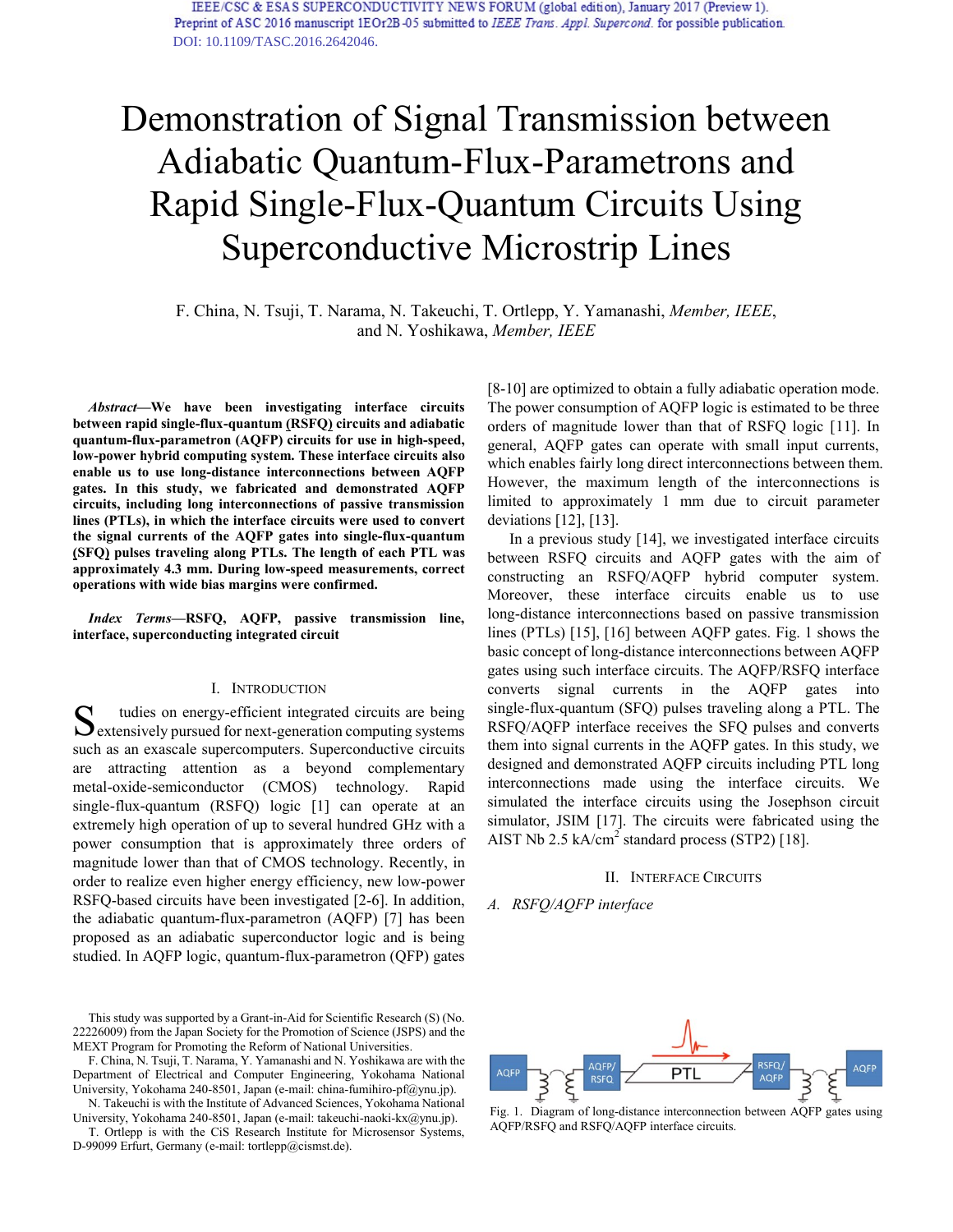

Fig. 2. Circuit schematic of the RSFQ/AQFP interface.  $J_1$  =  $234 \mu$ A,  $J_2 = 163 \mu$ A,  $J_3 = 169 \mu$ A,  $J_4 = J_5 = 50 \mu$ A,  $L_t = 6.59$ pH,  $L_{\text{in}}$  = 8.5 pH,  $k$  = 0.212



Fig. 3. Simulation results for RSFQ/AQFP interface at 5 GHz.

Fig. 2 shows the circuit schematic of the RSFQ/AQFP interface circuit, which transmits signals from the RSFQ circuits to the AQFP gates. The RSFQ/AQFP interface consists of an RSFQ delay flip-flop (DFF) and an AQFP buffer. The inductor in the storage loop of the DFF,  $L_t$ , is magnetically coupled to the input inductor of the AQFP buffer, *L*in. As the input current to the AQFP buffer, *I*in, should be always bidirectional so as to determine the logic state, a dc offset current, *I*offset, is coupled to the input branch. In the initial state, there is no SFQ in the storage loop of the DFF, and *I*in is negative due to the magnetic flux generated by *I*offset. As a result, the logic state of the AQFP buffer is determined to be '0' when the excitation current,  $I_x$ , is activated. On the other hand, if an SFQ is stored in the storage loop of the DFF, *I*in is positive due to the magnetic flux generated by the current through  $L_t$ ,  $I_{hold}$ , and the logic state of the AQFP buffer is determined to be '1' when  $I_x$  rises. Thus, the AQFP buffer in the RSFQ/AQFP interface reads out the internal state of the DFF in a nondestructive manner. When an SFQ pulse is applied to the clock port, CLK, the flux state of the storage loop is reset. Fig. 3 shows the simulation results for the RSFQ/AQFP interface



Fig. 4. Circuit schematic of AQFP/RSFQ interface. The part surrounded by the dashed line is a Josephson comparator.  $J_{\text{upper}} =$  $J_{\text{lower}} = 100 \mu\text{A}$ ,  $J_e = 50 \mu\text{A}$ ,  $J_l = 140 \mu\text{A}$   $L_q = 13.1 \text{ pH}$ ,  $L_s = 22.6 \mu\text{A}$ pH,  $k = -0.573$ .

assuming the use of STP2, where  $V_{\text{in}}$  is the voltage at  $D_{\text{in}}$ ,  $V_{\text{CLK}}$ is the voltage at CLK, and  $I_q$  is the output current of the AQFP buffer gate. When an SFQ pulse arrives at  $D_{in}$ , the DFF stores the SFQ and *I*hold increases. The stored SFQ is expelled from D<sub>out</sub> and *I*<sub>hold</sub> decreases, after an SFQ pulse is applied to CLK. The Fig. shows that the internal state of the DFF is successfully transmitted to the AQFP buffer because the sequence of  $I_q$ corresponds to that of the internal state. Circuit simulations determined the bias current margin of the RSFQ DFF to be  $0.682 \text{ mA } \pm 49.5\%$ , the excitation current margin of the AQFP buffer to be 1.65 mA  $\pm$ 24.0%, and the margin of  $I_{\text{offset}}$  to be 205  $\mu A = 71.6\%$ .

#### *B. AQFP/RSFQ interface*

Fig. 4 shows a circuit schematic of the AQFP/RSFQ interface circuit, which transmits a signal from the AQFP gates to RSFQ circuits. The AQFP/RSFQ interface consists of an AQFP buffer gate and a magnetically coupled dc/SFQ converter (MC-dc/SFQ) [19], [20]. The operation principle was reported in our previous study [14]. In this present study, we slightly modified the circuit parameters of the AQFP/RSFQ interface for wider operation margins. Through circuit simulations, the bias current margin of MC-dc/SFQ and the excitation current margin of the AQFP buffer were found to be 0.644 mA  $\pm$ 21.9% and 1.95 mA  $\pm$ 36.1%, respectively.

# III. LONG-DISTANCE INTERCONNECTION BETWEEN AQFP GATES

Fig. 5(a) shows a micrograph of the test circuit including long PTLs, in which the AQFP/RSFQ interface generates SFQ pulses traveling along the PTLs according to the input data applied to the input AQFP part, and the RSFQ/AQFP interface receives the SFQ pulses and determines the logic state of the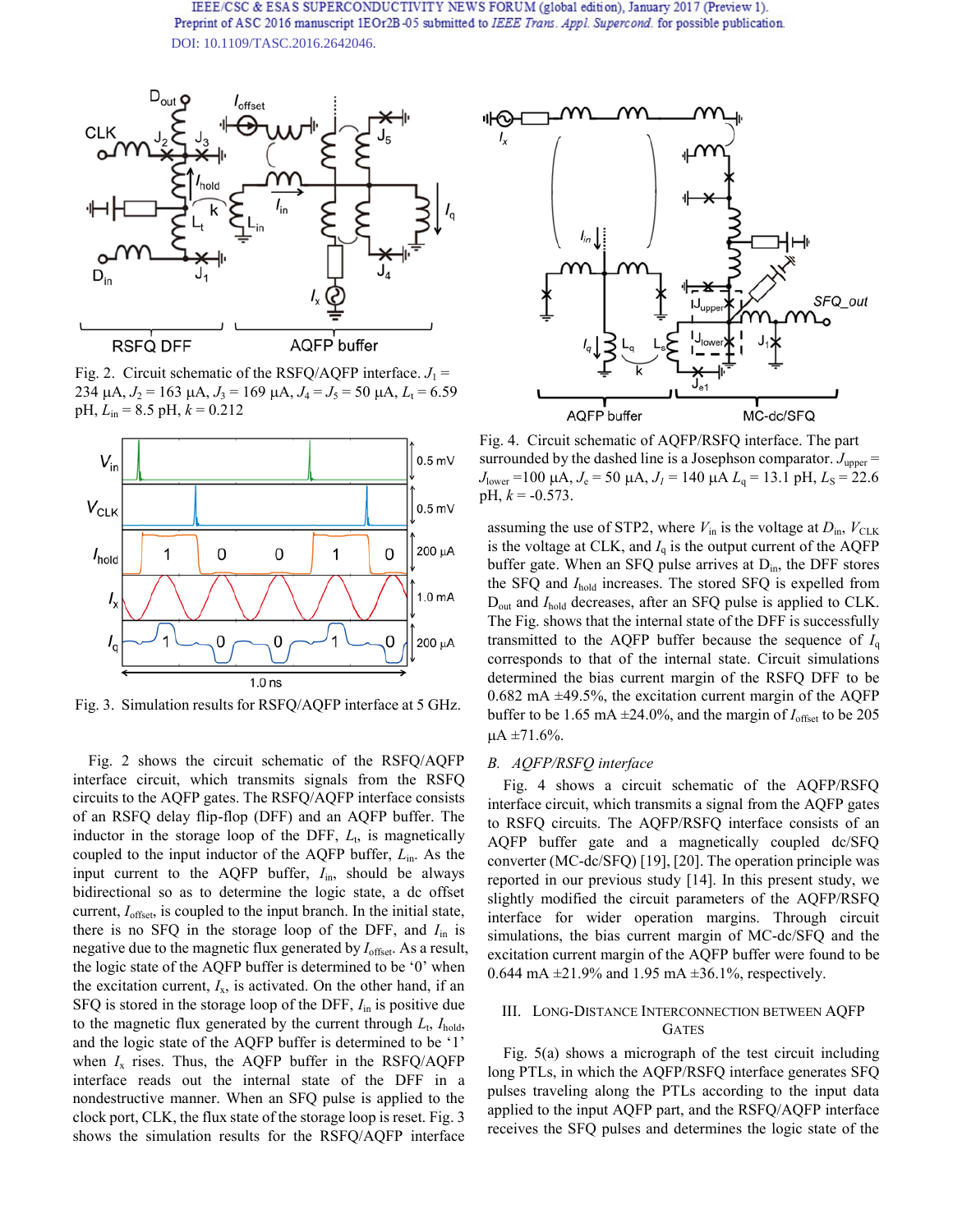

Fig. 5. (a) Micrograph and (b) equivalent block diagram of test circuit including long PTL between AQFP/RSFQ and RSFQ/AQFP interfaces.



Fig. 6. Measurement results for test circuit at 100 kHz.

output AQFP part. Fig. 5(b) shows the equivalent block diagram. The length of the PTL is approximately 4.3 mm, which is longer than the maximum length of direct interconnections between AQFP gates [13]. The AQFP parts are driven by four-phase excitation current,  $I_{x1}$  through  $I_{x4}$ . The input and output AQFP parts include three AQFP buffer gates each. The AQFP/RSFQ interface is activated by *I*x4, and the RSFQ/AQFP interface is activated by  $I_{x2}$ . Therefore, output voltages appear at the output port, QFP<sub>out</sub>, two excitation cycles and one phase after the input currents are applied to the input port, QFP<sub>in</sub>. We inserted a number of SFQ/dc converters to monitor the internal states of the test circuit.  $V_{\text{comp}}$  monitors the output port of the AQFP/RSFQ interface (SFQ\_out in Fig. 4).  $V_{\text{diff}}$  monitors the output port of the DFF of the RSFQ/AQFP interface  $(D_{out}$  in Fig. 2).



Fig. 7. Measured bias margins of test circuit. The margins are normalized by simulated bias margins.

Fig. 6 shows the measurement results for the test circuit at 100 kHz.  $I_{\text{in}}$  is the input current applied to QFP<sub>in</sub>,  $V_{\text{clk}}$  is the input voltage used to generate clock signals for the DFF in the RSFQ/AQFP interface, and  $V_{\text{out}}$  is the output voltage at QFPout, which was detected by using dc superconducting quantum interference devices (SQUIDs).  $V_{\text{comp}}$  is toggled only when logic 1, or a positive  $I_{\text{in}}$ , is applied to  $QFP_{\text{in}}$ , which indicates that the AQFP/RSFQ interface correctly generates SFQ pulses according to  $I_{\text{in}}$ .  $V_{\text{diff}}$  is toggled when a clock signal is applied to the AQFP/RSFQ interface after  $V_{\text{comm}}$  is toggled, which indicates that the clock signal correctly resets the flux state of the storage loop of the DFF in the RSFQ/AQFP interface. The entire measurement sequence in Fig. 6 shows that, once logic 1 is applied to the input AQFP part, the logic state of the output AQFP part is kept at 1 until a clock signal is applied, and the input signal to  $QFP_{in}$  successfully travels along the long PTL through the AQFP/RSFQ interface and changes the internal state of the DFF in the RSFQ/AQFP interface, which is observed by the output AQFP parts. Fig. 7 shows the measured bias margins of the excitation currents  $(I_{x1}$  through  $I_{x4}$ ), the offset current of RSFQ/AQFP interface, the RSFQ part and the PTL driver/receiver. The bias margins were normalized by the simulated bias margins. The critical margin was  $\pm 20.9\%$  of the RSFQ part.

#### IV. CONCLUSION

We investigated interface circuits between RSFQ circuits and AQFP gates—the RSFQ/AQFP and AQFP/RSFQ interfaces—so as to realize a hybrid computing system using RSFQ and AQFP logic. These interface circuits also enable us to make long-distance interconnection between AQFP gates. We fabricated and demonstrated AQFP circuits including PTL long interconnections between AQFP gates using the interface circuits. In the experiment, we confirmed correct operations, in which input data applied to the AQFP gates were converted into SFQ pulses on the PTL by the AQFP/RSFQ interface and were